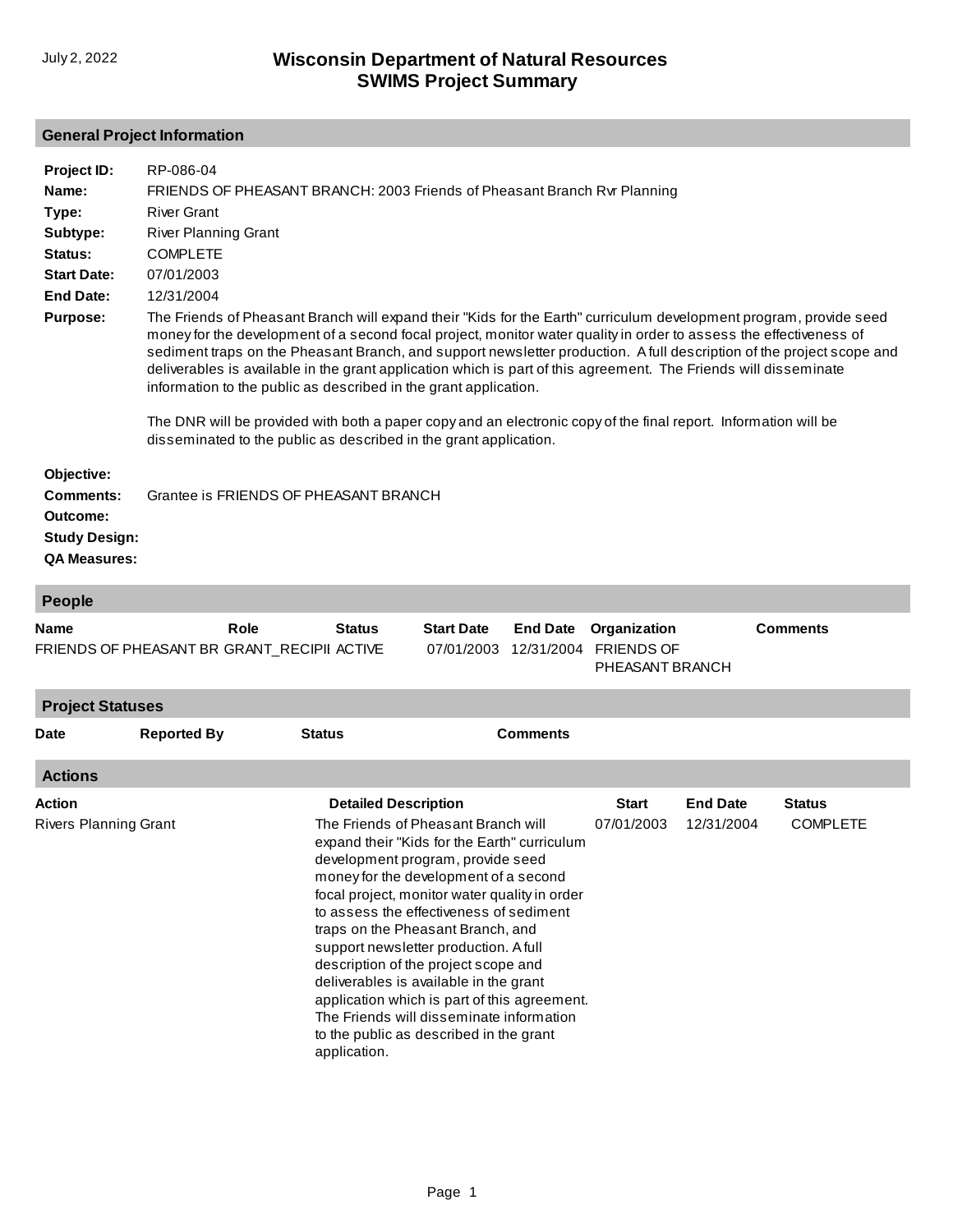## **SWIMS Project Summary** July 2, 2022 **Wisconsin Department of Natural Resources**

| <b>Action</b>                     |                  | <b>Detailed Description</b>                                                                                                                                                                                                                                                                                                                                                                                                                                                                                                                                                          | <b>Start</b> | <b>End Date</b> | <b>Status</b>   |
|-----------------------------------|------------------|--------------------------------------------------------------------------------------------------------------------------------------------------------------------------------------------------------------------------------------------------------------------------------------------------------------------------------------------------------------------------------------------------------------------------------------------------------------------------------------------------------------------------------------------------------------------------------------|--------------|-----------------|-----------------|
| <b>Grant Awarded</b>              |                  | The Friends of Pheasant Branch will<br>expand their "Kids for the Earth" curriculum<br>development program, provide seed<br>money for the development of a second<br>focal project, monitor water quality in order<br>to assess the effectiveness of sediment<br>traps on the Pheasant Branch, and<br>support newsletter production. A full<br>description of the project scope and<br>deliverables is available in the grant<br>application which is part of this agreement.<br>The Friends will disseminate information<br>to the public as described in the grant<br>application. | 07/01/2003   | 12/31/2004      | <b>COMPLETE</b> |
| Details:                          | <b>Parameter</b> | <b>Value/Amount</b><br>Units                                                                                                                                                                                                                                                                                                                                                                                                                                                                                                                                                         |              | <b>Comments</b> |                 |
|                                   | Fee              | IN                                                                                                                                                                                                                                                                                                                                                                                                                                                                                                                                                                                   |              |                 |                 |
| Project Deliverable               | Temperature      | The Friends of Pheasant Branch will<br>expand their "Kids for the Earth" curriculum                                                                                                                                                                                                                                                                                                                                                                                                                                                                                                  | 07/01/2003   | 12/31/2004      | <b>COMPLETE</b> |
|                                   |                  | development program, provide seed<br>money for the development of a second<br>focal project, monitor water quality in order<br>to assess the effectiveness of sediment<br>traps on the Pheasant Branch, and<br>support newsletter production. A full<br>description of the project scope and<br>deliverables is available in the grant<br>application which is part of this agreement.<br>The Friends will disseminate information<br>to the public as described in the grant<br>application.                                                                                        |              |                 |                 |
| Monitor Water Quality or Sediment |                  | The Friends of Pheasant Branch will<br>expand their "Kids for the Earth" curriculum<br>development program, provide seed<br>money for the development of a second<br>focal project, monitor water quality in order<br>to assess the effectiveness of sediment<br>traps on the Pheasant Branch, and<br>support newsletter production. A full<br>description of the project scope and<br>deliverables is available in the grant<br>application which is part of this agreement.<br>The Friends will disseminate information<br>to the public as described in the grant<br>application. | 07/01/2003   | 12/31/2004      | <b>COMPLETE</b> |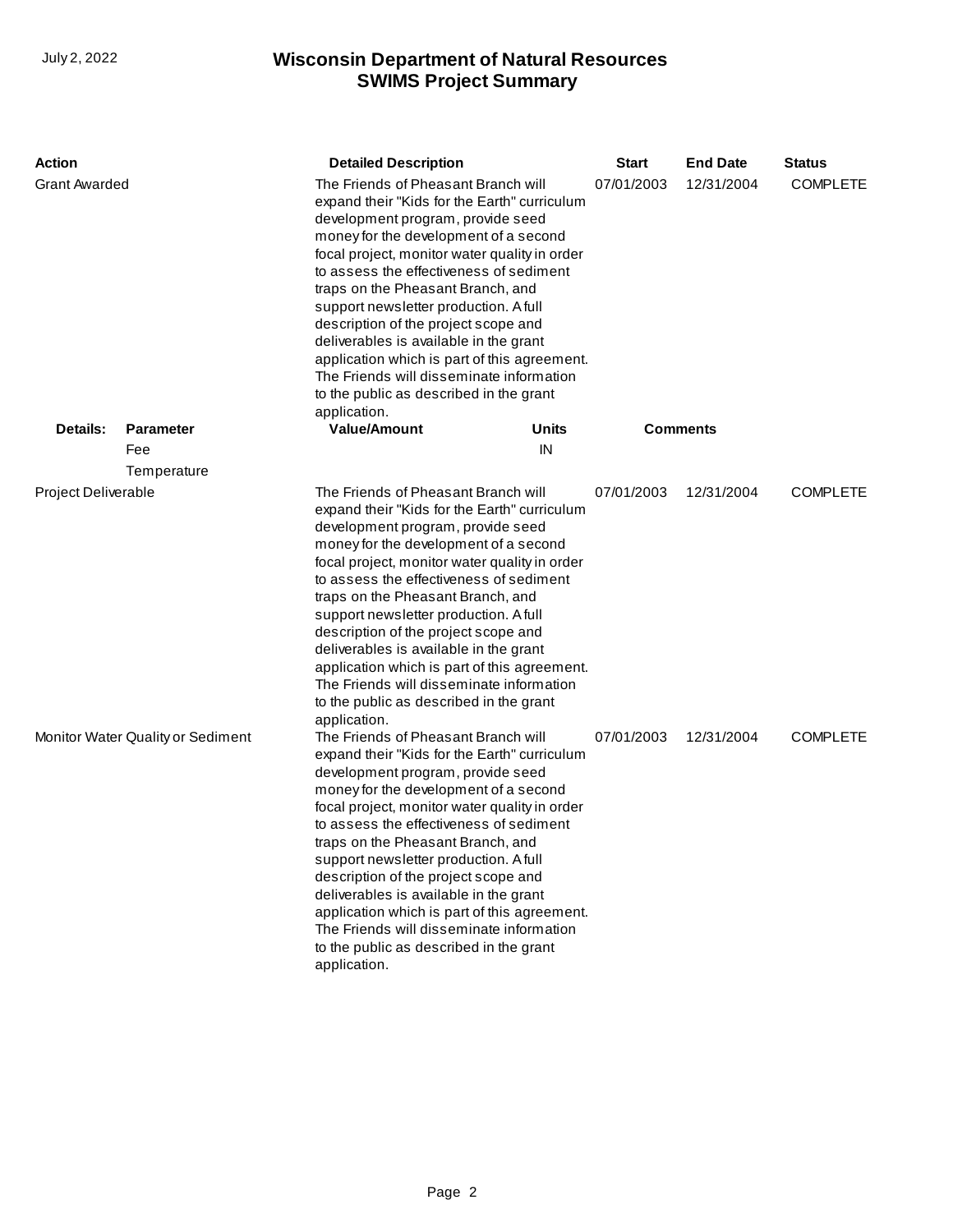## **SWIMS Project Summary** July 2, 2022 **Wisconsin Department of Natural Resources**

| Action                       |                                                       | <b>Detailed Description</b>                                                                                                                                                                                                                                                                                                                                                                                                                                                                                                                                                          | <b>Start</b> | <b>End Date</b> | <b>Status</b>   |  |
|------------------------------|-------------------------------------------------------|--------------------------------------------------------------------------------------------------------------------------------------------------------------------------------------------------------------------------------------------------------------------------------------------------------------------------------------------------------------------------------------------------------------------------------------------------------------------------------------------------------------------------------------------------------------------------------------|--------------|-----------------|-----------------|--|
| Educate and engage residents |                                                       | The Friends of Pheasant Branch will<br>expand their "Kids for the Earth" curriculum<br>development program, provide seed<br>money for the development of a second<br>focal project, monitor water quality in order<br>to assess the effectiveness of sediment<br>traps on the Pheasant Branch, and<br>support newsletter production. A full<br>description of the project scope and<br>deliverables is available in the grant<br>application which is part of this agreement.<br>The Friends will disseminate information<br>to the public as described in the grant<br>application. | 07/01/2003   | 12/31/2004      | <b>COMPLETE</b> |  |
| Details:                     | <b>Parameter</b>                                      | <b>Value/Amount</b>                                                                                                                                                                                                                                                                                                                                                                                                                                                                                                                                                                  | Units        |                 | <b>Comments</b> |  |
|                              | <b>BMP</b> Implementation                             |                                                                                                                                                                                                                                                                                                                                                                                                                                                                                                                                                                                      |              |                 |                 |  |
|                              | <b>1&amp; E Activities</b>                            |                                                                                                                                                                                                                                                                                                                                                                                                                                                                                                                                                                                      |              |                 |                 |  |
|                              | <b>PCBs</b>                                           |                                                                                                                                                                                                                                                                                                                                                                                                                                                                                                                                                                                      |              |                 |                 |  |
|                              | <b>Permit Modification</b>                            |                                                                                                                                                                                                                                                                                                                                                                                                                                                                                                                                                                                      |              |                 |                 |  |
|                              | Products Developed:<br>Stormwater Plan                |                                                                                                                                                                                                                                                                                                                                                                                                                                                                                                                                                                                      |              |                 |                 |  |
|                              | Protective Areas: Feet of bank                        |                                                                                                                                                                                                                                                                                                                                                                                                                                                                                                                                                                                      |              |                 |                 |  |
|                              | protected                                             |                                                                                                                                                                                                                                                                                                                                                                                                                                                                                                                                                                                      |              |                 |                 |  |
|                              | Protective Areas: Feet of bank                        |                                                                                                                                                                                                                                                                                                                                                                                                                                                                                                                                                                                      |              |                 |                 |  |
|                              | protected                                             |                                                                                                                                                                                                                                                                                                                                                                                                                                                                                                                                                                                      |              |                 |                 |  |
|                              | Protective Areas: Feet of bank<br>protected           |                                                                                                                                                                                                                                                                                                                                                                                                                                                                                                                                                                                      |              |                 |                 |  |
|                              | <b>Report Writeup</b>                                 |                                                                                                                                                                                                                                                                                                                                                                                                                                                                                                                                                                                      |              |                 |                 |  |
|                              | Stormwater Goals Addressed:                           |                                                                                                                                                                                                                                                                                                                                                                                                                                                                                                                                                                                      |              |                 |                 |  |
|                              | Protective areas                                      |                                                                                                                                                                                                                                                                                                                                                                                                                                                                                                                                                                                      |              |                 |                 |  |
|                              | Stormwater Goals Addressed:<br><b>Reduce TSS</b>      |                                                                                                                                                                                                                                                                                                                                                                                                                                                                                                                                                                                      |              |                 |                 |  |
|                              | Streambank & Shoreline                                |                                                                                                                                                                                                                                                                                                                                                                                                                                                                                                                                                                                      |              |                 |                 |  |
|                              | Protection: Pollutant load                            |                                                                                                                                                                                                                                                                                                                                                                                                                                                                                                                                                                                      |              |                 |                 |  |
|                              | reduction                                             |                                                                                                                                                                                                                                                                                                                                                                                                                                                                                                                                                                                      |              |                 |                 |  |
|                              | Streambank & Shoreline                                |                                                                                                                                                                                                                                                                                                                                                                                                                                                                                                                                                                                      |              |                 |                 |  |
|                              | Protection: Units<br>Streambank & Shoreline           |                                                                                                                                                                                                                                                                                                                                                                                                                                                                                                                                                                                      |              |                 |                 |  |
|                              | Protection: Pollutant load                            |                                                                                                                                                                                                                                                                                                                                                                                                                                                                                                                                                                                      |              |                 |                 |  |
|                              | reduction                                             |                                                                                                                                                                                                                                                                                                                                                                                                                                                                                                                                                                                      |              |                 |                 |  |
|                              | Streambank & Shoreline                                |                                                                                                                                                                                                                                                                                                                                                                                                                                                                                                                                                                                      |              |                 |                 |  |
|                              | <b>Protection: Units</b><br>Streambanks: Feet of bank |                                                                                                                                                                                                                                                                                                                                                                                                                                                                                                                                                                                      |              |                 |                 |  |
|                              | protected                                             |                                                                                                                                                                                                                                                                                                                                                                                                                                                                                                                                                                                      |              |                 |                 |  |
|                              | Streambanks: Feet of bank                             |                                                                                                                                                                                                                                                                                                                                                                                                                                                                                                                                                                                      |              |                 |                 |  |
|                              | protected                                             |                                                                                                                                                                                                                                                                                                                                                                                                                                                                                                                                                                                      |              |                 |                 |  |
|                              | Streambanks: Feet of bank                             |                                                                                                                                                                                                                                                                                                                                                                                                                                                                                                                                                                                      |              |                 |                 |  |
|                              | protected<br><b>Total Nitrogen</b>                    |                                                                                                                                                                                                                                                                                                                                                                                                                                                                                                                                                                                      |              |                 |                 |  |
|                              | <b>Total Phosphorus</b>                               |                                                                                                                                                                                                                                                                                                                                                                                                                                                                                                                                                                                      |              |                 |                 |  |
|                              | <b>Total Suspended Solids</b>                         |                                                                                                                                                                                                                                                                                                                                                                                                                                                                                                                                                                                      |              |                 |                 |  |
|                              | Watershed Outreach, Planning                          |                                                                                                                                                                                                                                                                                                                                                                                                                                                                                                                                                                                      |              |                 |                 |  |
|                              |                                                       |                                                                                                                                                                                                                                                                                                                                                                                                                                                                                                                                                                                      |              |                 |                 |  |